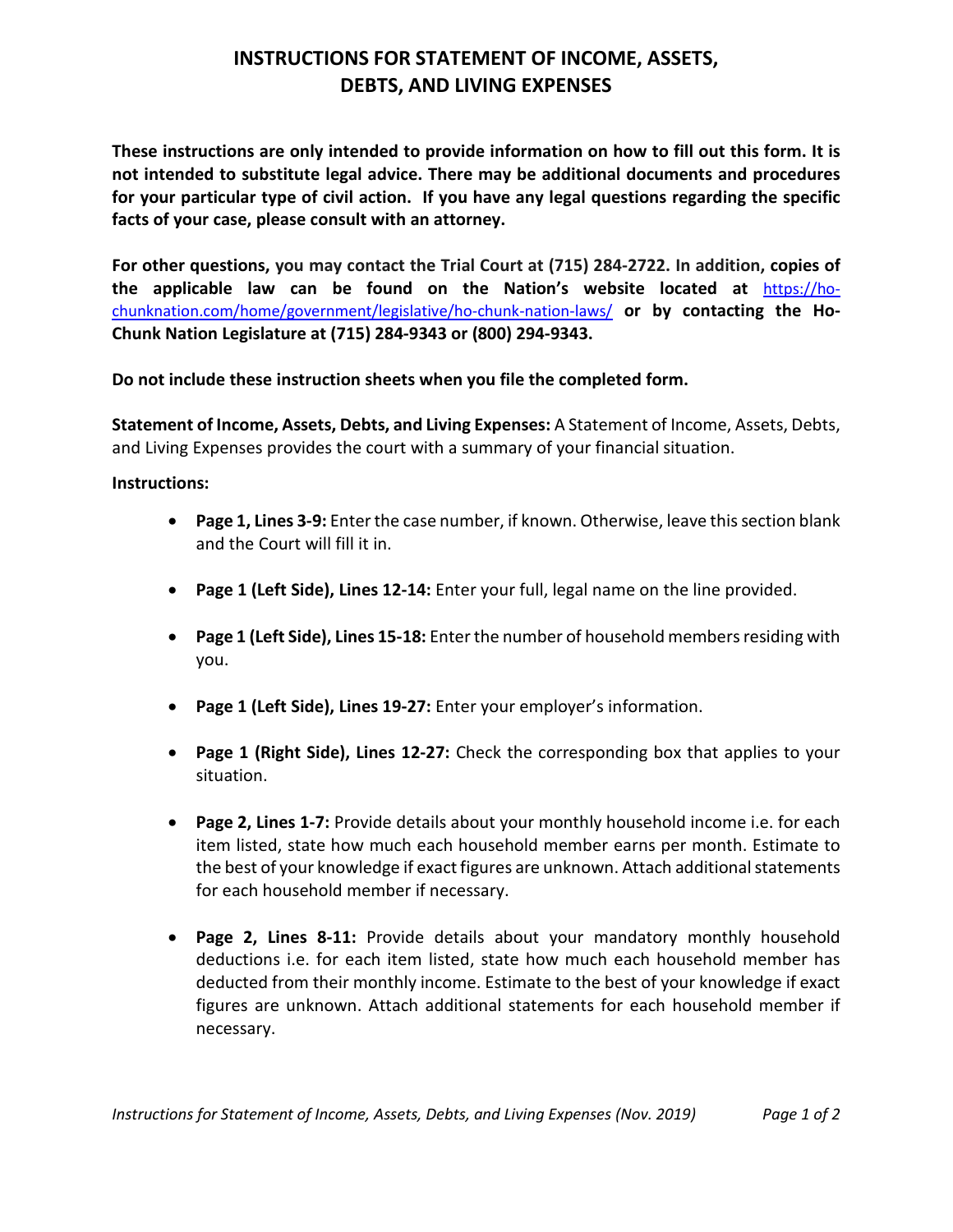## **INSTRUCTIONS FOR STATEMENT OF INCOME, ASSETS, DEBTS, AND LIVING EXPENSES**

- **Page 2, Line 12:** Enter your net monthly household income i.e. total monthly income minus total mandatory monthly deductions.
- **Page 2, Lines 13-20:** Provide details about the assets you possess. For each asset, provide a description and estimate its value.
- **Page 2, Line 21:** Enter the total value of your assets.
- **Page 2, Lines 22-26:** Provide details about your long term debts and monthly expenses. For each long term debt or monthly expense, state the creditor's name, balance owed, and the monthly payment. Estimate to the best of your knowledge if exact figures are unknown.
- **Page 2, Line 27:** Enter the total amount owed i.e. long term debts plus monthly expenses.
- **Page 3, Lines 1-15:** Provide details about your other monthly debts and expenses i.e. state how much you spend per month on each item listed. Estimate to the best of your knowledge if exact figures are unknown.
- **Page 3, Line 16:** Enter your total monthly payments i.e. add up all your other monthly debts and expenses.
- **Page 3, Lines 17-28:** After you complete the form, you must sign and date the form and have it notarized.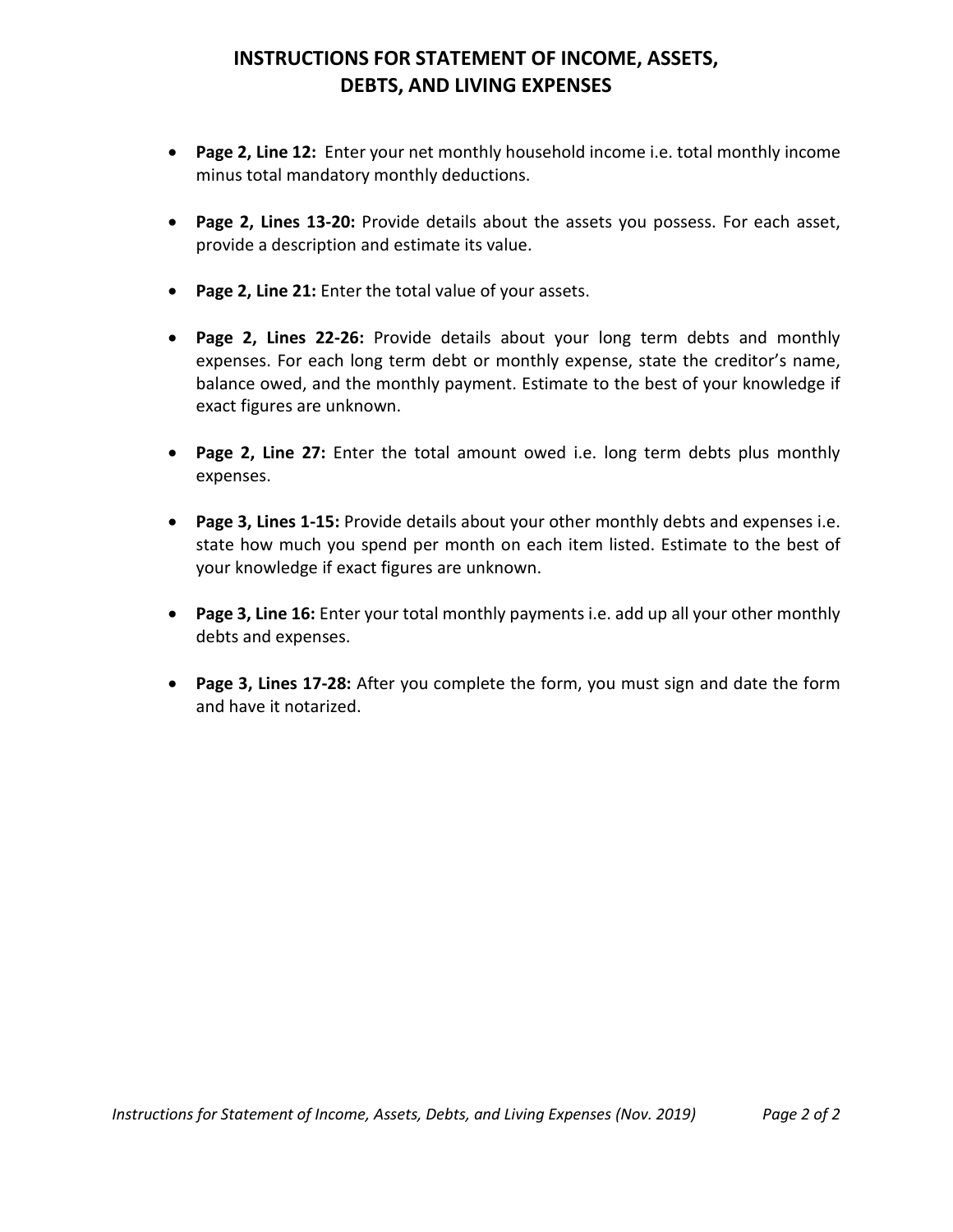| <b>IN THE</b><br><b>HO-CHUNK NATION TRIAL COURT</b>      |                                                                                                                                                                                                                                                                                                                                                    |  |
|----------------------------------------------------------|----------------------------------------------------------------------------------------------------------------------------------------------------------------------------------------------------------------------------------------------------------------------------------------------------------------------------------------------------|--|
|                                                          | STATEMENT OF INCOME, ASSETS, DEBTS<br>AND LIVING EXPENSES                                                                                                                                                                                                                                                                                          |  |
|                                                          |                                                                                                                                                                                                                                                                                                                                                    |  |
|                                                          | Case No(s).: ___ ___ -___ -<br>$\frac{1}{2}$ $\frac{1}{2}$ $\frac{1}{2}$ $\frac{1}{2}$ $\frac{1}{2}$ $\frac{1}{2}$ $\frac{1}{2}$ $\frac{1}{2}$ $\frac{1}{2}$ $\frac{1}{2}$ $\frac{1}{2}$ $\frac{1}{2}$ $\frac{1}{2}$ $\frac{1}{2}$ $\frac{1}{2}$ $\frac{1}{2}$ $\frac{1}{2}$ $\frac{1}{2}$ $\frac{1}{2}$ $\frac{1}{2}$ $\frac{1}{2}$ $\frac{1}{2}$ |  |
|                                                          |                                                                                                                                                                                                                                                                                                                                                    |  |
|                                                          |                                                                                                                                                                                                                                                                                                                                                    |  |
| true, accurate and complete to the best of my knowledge: | Under penalty of perjury, I state that the following information on this financial statement is                                                                                                                                                                                                                                                    |  |
| Name of Person Completing Form (please print):           | I am completing this form as a:                                                                                                                                                                                                                                                                                                                    |  |
|                                                          | Parent, child, or guardian seeking legal<br>representation pursuant to the HOCAK NATION<br>CHILDREN AND FAMILY ACT, 4 HCC § 3.24c.                                                                                                                                                                                                                 |  |
| <b>Number of Household Members:</b>                      | $\Box$ Parent or guardian required to reimburse the Ho-                                                                                                                                                                                                                                                                                            |  |
| ______ Adults ________ Children                          | Chunk Nation for child placement assistance or pay<br>child support to an appointed guardian pursuant to the<br>HOCAK NATION CHILDREN AND FAMILY ACT, 4 HCC                                                                                                                                                                                        |  |
| <b>Employer Information (please print):</b>              | $§$ 3.81, 3.114.                                                                                                                                                                                                                                                                                                                                   |  |
|                                                          | Spouse subject to a divorce proceedings in which<br>either party seeks a division of assets and debts or<br>spousal maintenance. DIVORCE AND CUSTODY                                                                                                                                                                                               |  |
| Name                                                     | ORDINANCE, 4 HCC § 9.8c-d.                                                                                                                                                                                                                                                                                                                         |  |
| Address                                                  | Parent, guardian, or adult beneficiary requesting<br>the release of Children's/Incompetent's Trust Fund<br>(CTF/ITF) monies. PER CAPITA DISTRIBUTION                                                                                                                                                                                               |  |
|                                                          | ORDINANCE, 2 HCC § 12.8c.                                                                                                                                                                                                                                                                                                                          |  |
| Zip Code<br>City<br>State                                |                                                                                                                                                                                                                                                                                                                                                    |  |
| Telephone Number                                         | Debtor seeking to establish civil garnishment<br>exemption pursuant to WIS. STAT. § 812.34(b)-(c).                                                                                                                                                                                                                                                 |  |

 $\blacksquare$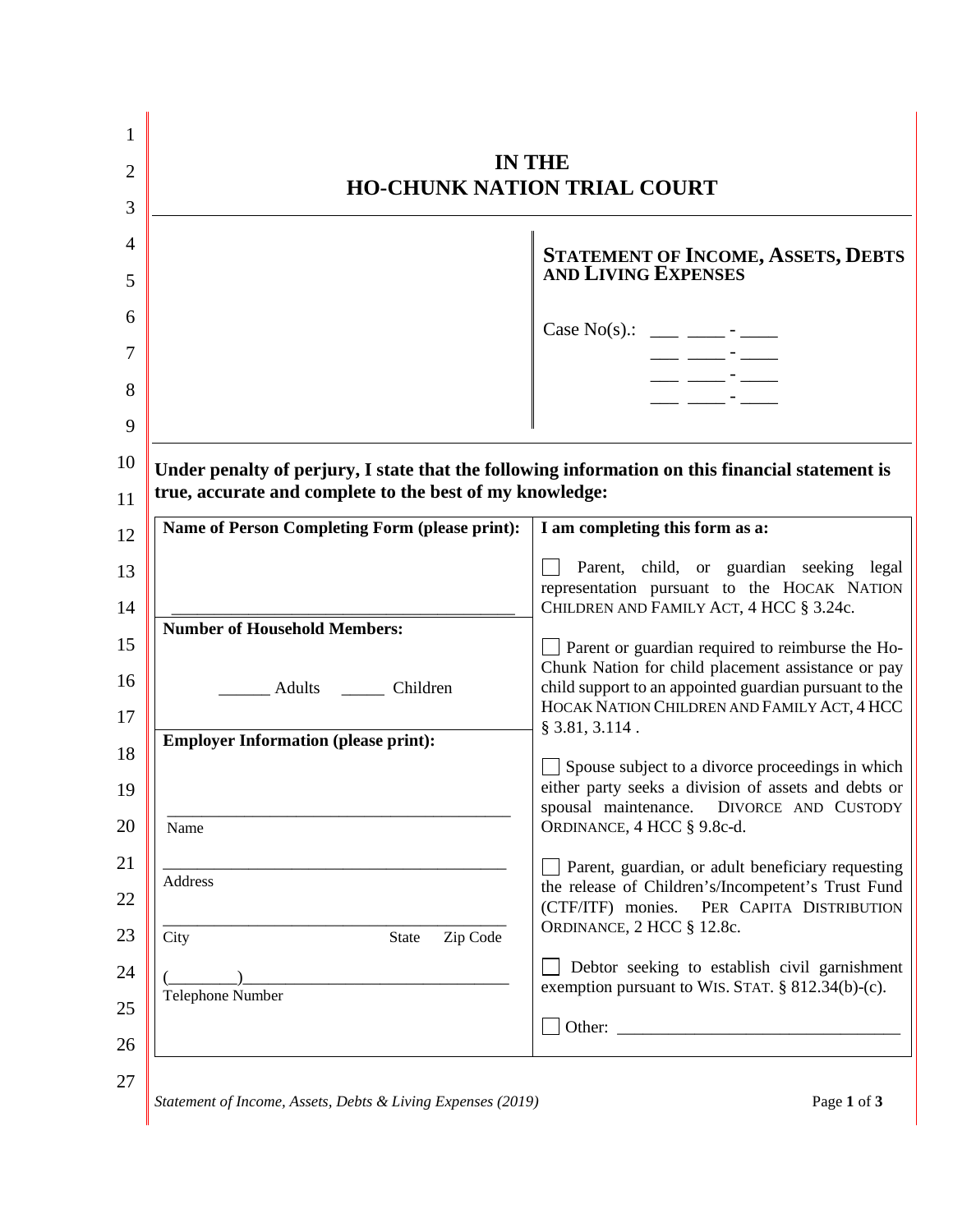| 1              |                                                                                                                                 |                             |                                             |                                           |
|----------------|---------------------------------------------------------------------------------------------------------------------------------|-----------------------------|---------------------------------------------|-------------------------------------------|
| $\overline{2}$ | <b>STATEMENT OF MONTHLY HOUSEHOLD INCOME</b><br>(if there are insufficient columns for all household members, attach additional |                             |                                             |                                           |
| 3              | schedules)<br>Salary and wages (if weekly or biweekly, compute as a monthly                                                     |                             |                                             |                                           |
| $\overline{4}$ | figure.)<br>Other income (Pensions, retirement, social security, disability, worker's                                           |                             |                                             |                                           |
| 5              | compensation, public assistance)<br>Child Support and /or maintenance from prior spouse                                         |                             |                                             |                                           |
|                | Dividends, interest, rents, bonuses                                                                                             |                             |                                             |                                           |
| 6              | Per Capita Payments or Distributions                                                                                            |                             |                                             |                                           |
| 7              | Other:                                                                                                                          |                             |                                             |                                           |
|                |                                                                                                                                 | <b>Total Monthly Income</b> |                                             |                                           |
| 8              | Itemized mandatory monthly deductions (Do not include savings<br>or credit union deductions not required by law)                |                             |                                             |                                           |
| 9              | Federal and state income taxes, social security, Medicare                                                                       |                             |                                             |                                           |
| 10             | Union or other dues                                                                                                             |                             |                                             |                                           |
|                | Retirement and pension funds                                                                                                    |                             |                                             |                                           |
| 11             | Other mandatory monthly deductions                                                                                              |                             |                                             |                                           |
| 12             | <b>Total Mandatory Monthly Deductions</b>                                                                                       |                             |                                             |                                           |
|                |                                                                                                                                 | <b>Net Monthly Income</b>   |                                             |                                           |
| 13             |                                                                                                                                 | <b>STATEMENT OF ASSETS</b>  |                                             |                                           |
| 14             | <b>Asset</b>                                                                                                                    |                             | <b>Description</b>                          | <b>Fair Market /</b><br><b>Cash Value</b> |
| 15             | Real Estate (List kind of property and location)                                                                                |                             |                                             |                                           |
|                | Other real estate (List kind of property and location)                                                                          |                             |                                             |                                           |
| 16             | Vehicle (Give year and make)                                                                                                    |                             |                                             |                                           |
| 17             | Other Vehicles (Give year and make)                                                                                             |                             |                                             |                                           |
|                | Checking account (Give name of financial<br>institution)                                                                        |                             |                                             |                                           |
| 18             | Savings account (Give name of financial institution)                                                                            |                             |                                             |                                           |
| 19             | <b>IRA/Pension/Profit Sharing</b>                                                                                               |                             |                                             |                                           |
|                | Life Insurance with cash value                                                                                                  |                             |                                             |                                           |
| 20             | Stocks/Bonds/Certificates of Deposit                                                                                            |                             |                                             |                                           |
| 21             | Other assets valued over \$200                                                                                                  |                             |                                             |                                           |
|                |                                                                                                                                 |                             | <b>Total Value of Assets</b>                |                                           |
| 22             |                                                                                                                                 |                             | <b>LONG TERM DEBTS AND MONTHLY EXPENSES</b> |                                           |
| 23             | <b>Long Term/Installment Debts</b><br>Mortgage Payment (Include property taxes                                                  | <b>Creditor Name</b>        | <b>Balance Owed</b>                         | <b>Monthly Payment</b>                    |
| 24             | and insurance if included in payment)<br><b>Credit Cards</b>                                                                    |                             |                                             |                                           |
|                | Automobile Loans                                                                                                                |                             |                                             |                                           |
| 25             | Other                                                                                                                           |                             |                                             |                                           |
| 26             | Other                                                                                                                           |                             |                                             |                                           |
|                |                                                                                                                                 | <b>Total Owed</b>           |                                             |                                           |
| 27             |                                                                                                                                 |                             |                                             |                                           |

*Statement of Income, Assets, Debts & Living Expenses (2019)* Page **2** of **3**